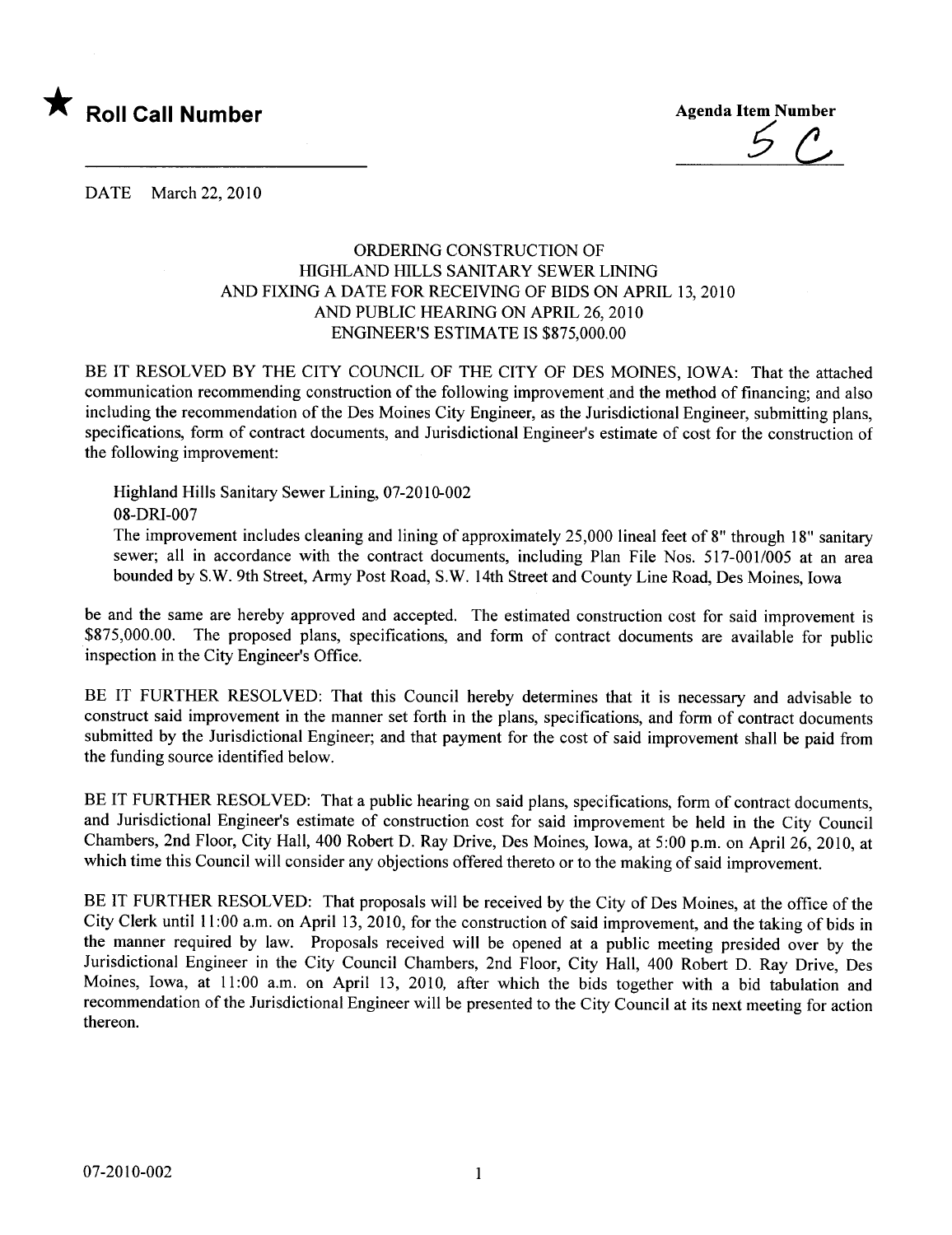

\* Roll Call Number<br>
Agenda Item Number<br>
5

DATE March 22, 2010

BE IT FURTHER RESOLVED: That an appropriate Notice to Bidders and Notice of Public Hearing for said improvement be published in the Des Moines Register as provided and directed by Chapter 26 and/or 314, Code of Iowa.

(City Council Communication Number  $\frac{10.159}{10.56}$  attached.)

 $\approx$   $\approx$ 

Moved by to adopt.

FORM APPROVED: THE SERVICE OF STREET AND THE SERVAL APPROVED:

Thathlen Vin

Kathleen Vanderpoo Deputy City Attorney

**Allen McKinley** Des Moines Finance Director

Funding Source: 2010-2011 CIP, Page Sanitary-11, Highland Hills Sewer Lining, SAE131, Being: \$806,700 in HUD Disaster funds from the Iowa Department of Economic Development for 100% of construction costs associated with the lining of the Highland Hils Sanitary System(\$1,200,000 maximum less \$393,300 for 07-2010-001 cleaning contract) in Federal Jumpstart Infrastructure Assistance funds with the remaining\$68,300 in sanitary sewer funds

| <b>COUNCIL ACTION</b> | <b>YEAS</b> | <b>NAYS</b>     | <b>PASS</b> | <b>ABSENT</b> |  |  |
|-----------------------|-------------|-----------------|-------------|---------------|--|--|
| <b>COWNIE</b>         |             |                 |             |               |  |  |
| <b>COLEMAN</b>        |             |                 |             |               |  |  |
| <b>GRIESS</b>         |             |                 |             |               |  |  |
| <b>HENSLEY</b>        |             |                 |             |               |  |  |
| <b>MAHAFFEY</b>       |             |                 |             |               |  |  |
| <b>MEYER</b>          |             |                 |             |               |  |  |
| <b>MOORE</b>          |             |                 |             |               |  |  |
| <b>TOTAL</b>          |             |                 |             |               |  |  |
| <b>MOTION CARRIED</b> |             | <b>APPROVED</b> |             |               |  |  |
|                       |             |                 |             |               |  |  |
|                       |             |                 |             |               |  |  |
|                       |             |                 |             | Mavor         |  |  |

I, Diane Rauh, City Clerk of said City Council, hereby certify that at a meeting of the City Council, held on the above date, among other proceedings the above was adopted.

IN WITNESS WHREOF, I have hereunto set my hand and affxed my seal the day and year first above written.

Mayor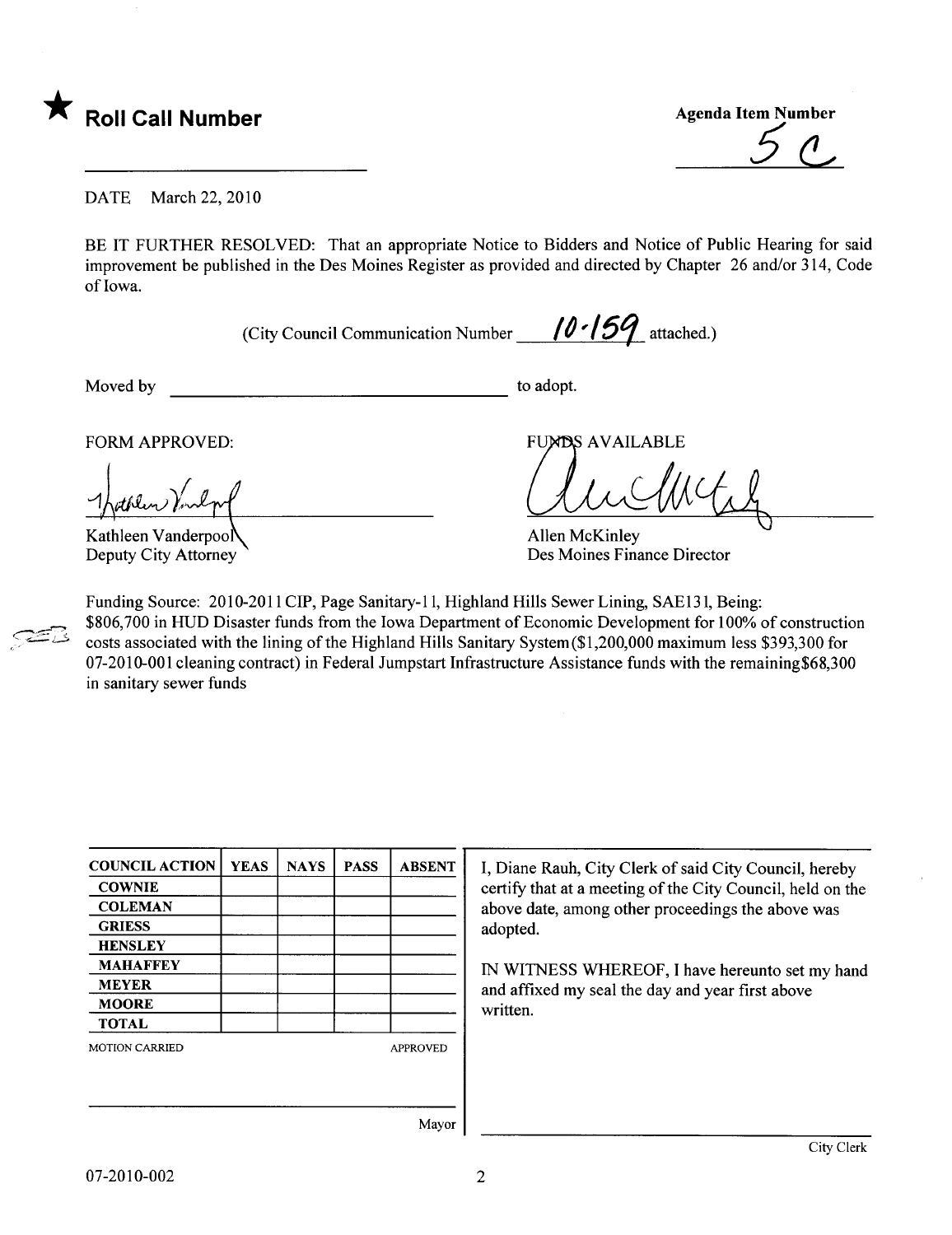

HIGHLAND HILLS SANITARY SEWER LINING 07-2010-002 **ACT ID**